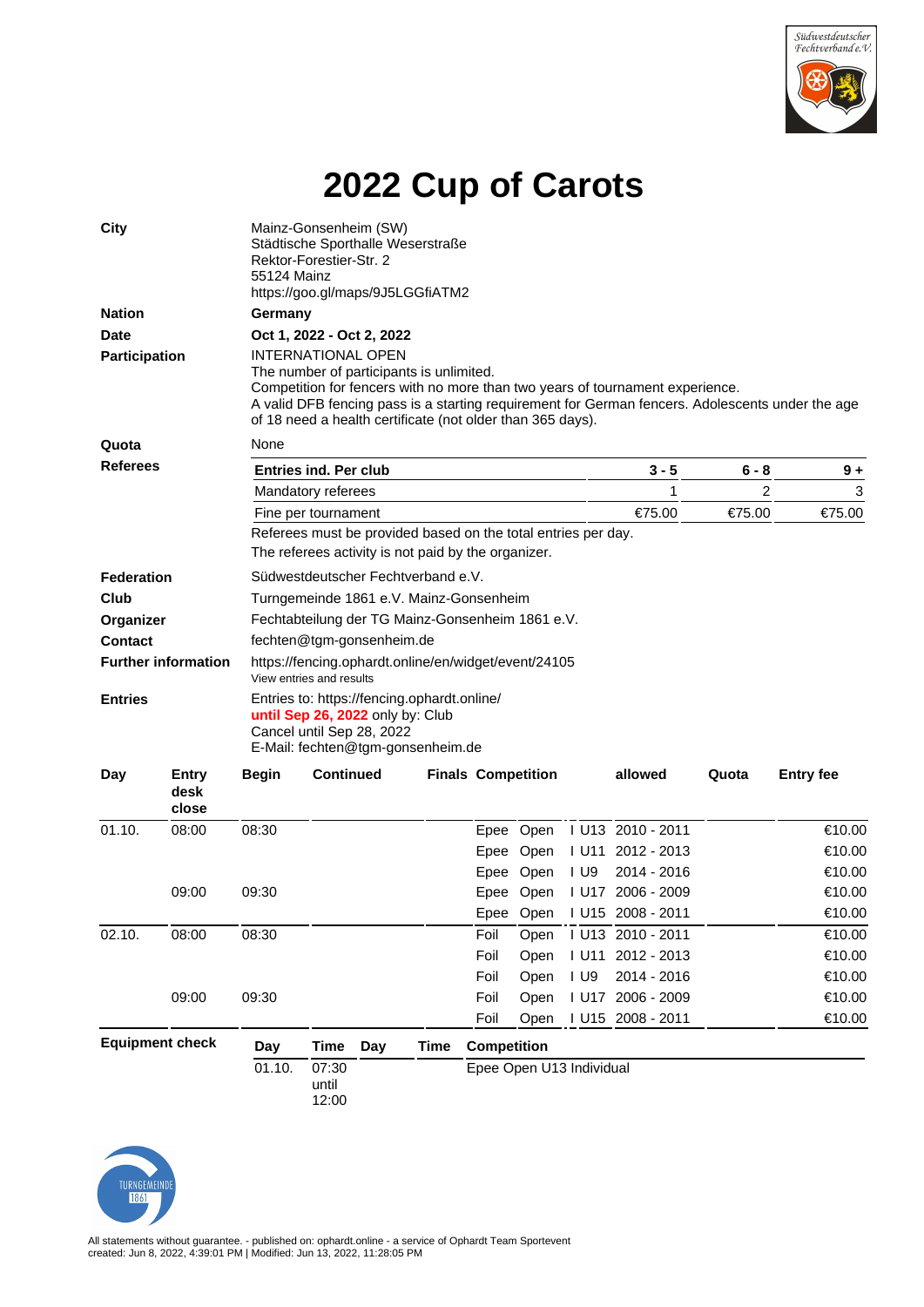

|                                           |                                                                                                                                                                                                                                                                                                                                                                                                                                                                                                                                                                                                                                                                                                                                                                                                                                                                                                                                                                                                                                                                                                                                                                                                                                                                                                                                                                                          |                         | Epee Open U11 Individual                            |                |  |  |  |  |  |
|-------------------------------------------|------------------------------------------------------------------------------------------------------------------------------------------------------------------------------------------------------------------------------------------------------------------------------------------------------------------------------------------------------------------------------------------------------------------------------------------------------------------------------------------------------------------------------------------------------------------------------------------------------------------------------------------------------------------------------------------------------------------------------------------------------------------------------------------------------------------------------------------------------------------------------------------------------------------------------------------------------------------------------------------------------------------------------------------------------------------------------------------------------------------------------------------------------------------------------------------------------------------------------------------------------------------------------------------------------------------------------------------------------------------------------------------|-------------------------|-----------------------------------------------------|----------------|--|--|--|--|--|
|                                           |                                                                                                                                                                                                                                                                                                                                                                                                                                                                                                                                                                                                                                                                                                                                                                                                                                                                                                                                                                                                                                                                                                                                                                                                                                                                                                                                                                                          |                         | Epee Open U9 Individual                             |                |  |  |  |  |  |
|                                           |                                                                                                                                                                                                                                                                                                                                                                                                                                                                                                                                                                                                                                                                                                                                                                                                                                                                                                                                                                                                                                                                                                                                                                                                                                                                                                                                                                                          |                         | Epee Open U17 Individual                            |                |  |  |  |  |  |
|                                           |                                                                                                                                                                                                                                                                                                                                                                                                                                                                                                                                                                                                                                                                                                                                                                                                                                                                                                                                                                                                                                                                                                                                                                                                                                                                                                                                                                                          |                         | Epee Open U15 Individual                            |                |  |  |  |  |  |
|                                           | 02.10.                                                                                                                                                                                                                                                                                                                                                                                                                                                                                                                                                                                                                                                                                                                                                                                                                                                                                                                                                                                                                                                                                                                                                                                                                                                                                                                                                                                   | 07:30<br>until<br>12:00 | Foil Open U13 Individual                            |                |  |  |  |  |  |
|                                           |                                                                                                                                                                                                                                                                                                                                                                                                                                                                                                                                                                                                                                                                                                                                                                                                                                                                                                                                                                                                                                                                                                                                                                                                                                                                                                                                                                                          |                         | Foil Open U11 Individual                            |                |  |  |  |  |  |
|                                           |                                                                                                                                                                                                                                                                                                                                                                                                                                                                                                                                                                                                                                                                                                                                                                                                                                                                                                                                                                                                                                                                                                                                                                                                                                                                                                                                                                                          |                         | Foil Open U9 Individual<br>Foil Open U17 Individual |                |  |  |  |  |  |
|                                           |                                                                                                                                                                                                                                                                                                                                                                                                                                                                                                                                                                                                                                                                                                                                                                                                                                                                                                                                                                                                                                                                                                                                                                                                                                                                                                                                                                                          |                         |                                                     |                |  |  |  |  |  |
|                                           |                                                                                                                                                                                                                                                                                                                                                                                                                                                                                                                                                                                                                                                                                                                                                                                                                                                                                                                                                                                                                                                                                                                                                                                                                                                                                                                                                                                          |                         | Foil Open U15 Individual                            |                |  |  |  |  |  |
| <b>Referee meeting</b>                    | 01.10. 08:15 Epee<br>01.10. 08:15 Foil<br>02.10. 08:15 Epee<br>02.10. 08:15 Foil                                                                                                                                                                                                                                                                                                                                                                                                                                                                                                                                                                                                                                                                                                                                                                                                                                                                                                                                                                                                                                                                                                                                                                                                                                                                                                         |                         |                                                     |                |  |  |  |  |  |
| <b>Payment</b>                            | <b>Payment</b><br>Cash                                                                                                                                                                                                                                                                                                                                                                                                                                                                                                                                                                                                                                                                                                                                                                                                                                                                                                                                                                                                                                                                                                                                                                                                                                                                                                                                                                   |                         | <b>Surcharge</b><br>+€0.00<br>$+0.00\%$             | <b>Remarks</b> |  |  |  |  |  |
| <b>Competition manager Fabian Nillius</b> |                                                                                                                                                                                                                                                                                                                                                                                                                                                                                                                                                                                                                                                                                                                                                                                                                                                                                                                                                                                                                                                                                                                                                                                                                                                                                                                                                                                          |                         |                                                     |                |  |  |  |  |  |
| <b>Tournament officials</b>               | <b>Urs Matter</b>                                                                                                                                                                                                                                                                                                                                                                                                                                                                                                                                                                                                                                                                                                                                                                                                                                                                                                                                                                                                                                                                                                                                                                                                                                                                                                                                                                        |                         |                                                     |                |  |  |  |  |  |
| <b>Head of referees</b>                   | <b>Fabian Nillius</b>                                                                                                                                                                                                                                                                                                                                                                                                                                                                                                                                                                                                                                                                                                                                                                                                                                                                                                                                                                                                                                                                                                                                                                                                                                                                                                                                                                    |                         |                                                     |                |  |  |  |  |  |
| <b>Rules and legal</b>                    | The event takes place according to FIE regulations.                                                                                                                                                                                                                                                                                                                                                                                                                                                                                                                                                                                                                                                                                                                                                                                                                                                                                                                                                                                                                                                                                                                                                                                                                                                                                                                                      |                         |                                                     |                |  |  |  |  |  |
| Liability                                 | Organizer assume no liability. All participants are for responsible for the personal equipment.                                                                                                                                                                                                                                                                                                                                                                                                                                                                                                                                                                                                                                                                                                                                                                                                                                                                                                                                                                                                                                                                                                                                                                                                                                                                                          |                         |                                                     |                |  |  |  |  |  |
| <b>Jurisdiction</b>                       | The participants submit to the jurisdiction of the Südwestdeutscher Fechtverband e.V.                                                                                                                                                                                                                                                                                                                                                                                                                                                                                                                                                                                                                                                                                                                                                                                                                                                                                                                                                                                                                                                                                                                                                                                                                                                                                                    |                         |                                                     |                |  |  |  |  |  |
| Image / TV rights                         | The participants and their legal representatives declare that they agree to a publication of their<br>names, clubs and year of birth as the as the competition data The fencer / legal representative<br>declares his consent to the production, distribution and display of images, sound and film during the<br>competitions. This consent is free of charge, has unlimited territorial and temporal validity and<br>applies to the right to the image as well as the general right of personality. It includes all media, but<br>in particular the right to reproduce recordings in print, TV shows and the Internet. There is the<br>possibility, but no obligation, to give the name.                                                                                                                                                                                                                                                                                                                                                                                                                                                                                                                                                                                                                                                                                               |                         |                                                     |                |  |  |  |  |  |
| <b>Medical</b>                            |                                                                                                                                                                                                                                                                                                                                                                                                                                                                                                                                                                                                                                                                                                                                                                                                                                                                                                                                                                                                                                                                                                                                                                                                                                                                                                                                                                                          |                         | PLEASE NOTE THE DFB CORONA RULES AT www.fechten.org |                |  |  |  |  |  |
|                                           | http://www.fechten.org/news/news/update-dfb-hygienerichtlinie/<br>Before access to the competition site we will be controlled according to the DFB - hygiene guideline<br>from 01.09.2021<br>following criteria controlled, we ask here for appropriate timely arrival, preparation<br>and observance of all necessary registrations / holding of the certificates. Please in the case of<br>Please observe the minimum distance of 1.5 m when waiting in front of the control station. We ask<br>all here in<br>understanding and acceptance.<br>Please pay special attention to the following criteria:<br>Only registered athletes, coaches and judges may have access to the event rooms.<br>have access. Those present are to be documented.<br>!!! Spectators will not be admitted. !!!<br>Access to the competition site will only be granted to persons who have<br>- have received their second vaccination (with Johnson & Johnson only one vaccination required) at<br>least 14<br>days before the start of the event; only vaccinations with vaccines are accepted,<br>which are approved in the EU (e.g. not Sputnik V or Sinovac); or<br>- have recovered from a proven COVID-19 infection, provided the infection did not occur more than<br>six months<br>than six months ago - if the infection occurred more than three months ago, they must provide<br>evidence of a |                         |                                                     |                |  |  |  |  |  |